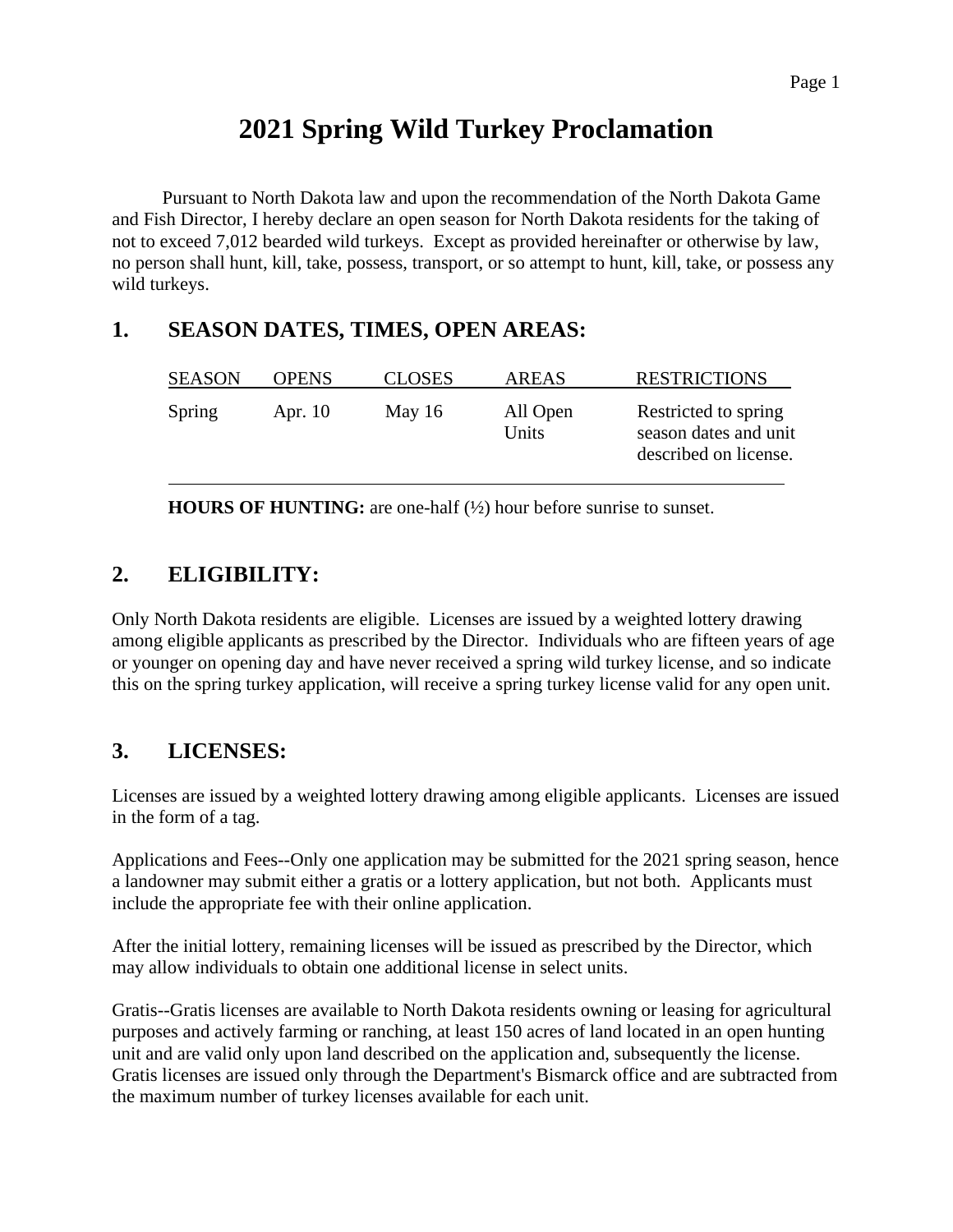Other Licenses Required--To hunt wild turkey, all hunters regardless of age must also possess a 2021 fishing, hunting and furbearer certificate and a 2021 general game and habitat license. In addition, hunters 16 years of age and older must possess a 2021 small game license or a combination license before hunting wild turkeys.

## **4. FIREARMS AND ARCHERY EQUIPMENT:**

Shotguns--Only shotguns, including muzzleloading shotguns, no larger than 10 gauge and capable of holding not more than three shells in the magazine and chamber are legal. Minimum barrel length is 18 inches. Fully automatic firearms are illegal.

Rifles--Centerfire rifles, rimfire rifles and muzzleloading rifles are illegal for hunting wild turkeys.

Bows and Arrows--A bow must be pulled, held, and released by hand. Any release aid may be used providing it is hand operated, the shooter supports the draw weight of the bow, and the release is not attached to any part of the bow other than at the bowstring. A compound bow used for hunting turkeys must have at least 35 pounds of draw at 28 inches or less draw length. Recurve and long bows used for hunting turkeys must have at least 35 pounds of draw at 28 inches. Arrows must be at least 24 inches long, tipped with a metal broadhead, with at least two sharp cutting edges, and have a cutting diameter of at least 3/4 inches (i.e., not able to pass through a 3/4 inch ring). It is illegal to hunt turkeys with barbed arrows. Broadheads with mechanical or retractable blades are legal. Telescopic sights, range finding devices, batterypowered or electronically lighted sights or other electronic devices attached to the bow, or the arrow, are not permitted, except a lighted nock, which is permitted. Handheld range finding devices are legal. Arrows capable of causing damage or injury to the animal in excess of that inflicted by the cutting edges of the broadhead, are prohibited while hunting turkeys with a bow (e.g., explosive arrow points, arrows tipped with drugs or chemicals, and pneumatic or hydraulic shafts are illegal.). Crossbows are not legal, except with a permit from the North Dakota Game and Fish Department Director. When permitted, crossbows must: a) have a minimum draw weight of at least 75 pounds, b) be equipped with a working safety to prevent accidental firing, c) use arrows or bolts at least 14 inches in length. Crossbows equipped with pistol grips and designed to be fired with one hand are illegal. Crossbow hunters must comply with all other archery equipment regulations listed above.

Handguns--Handguns of .35 cal. and larger with 4 inch or greater barrel length are legal.

The Director may make reasonable accommodations to comply with the Americans with Disabilities Act.

## **5. AIRCRAFT AND MOTOR-DRIVEN VEHICLES:**

Aircraft may not be used to drive, concentrate, rally, raise, stir up, spot, or disturb game.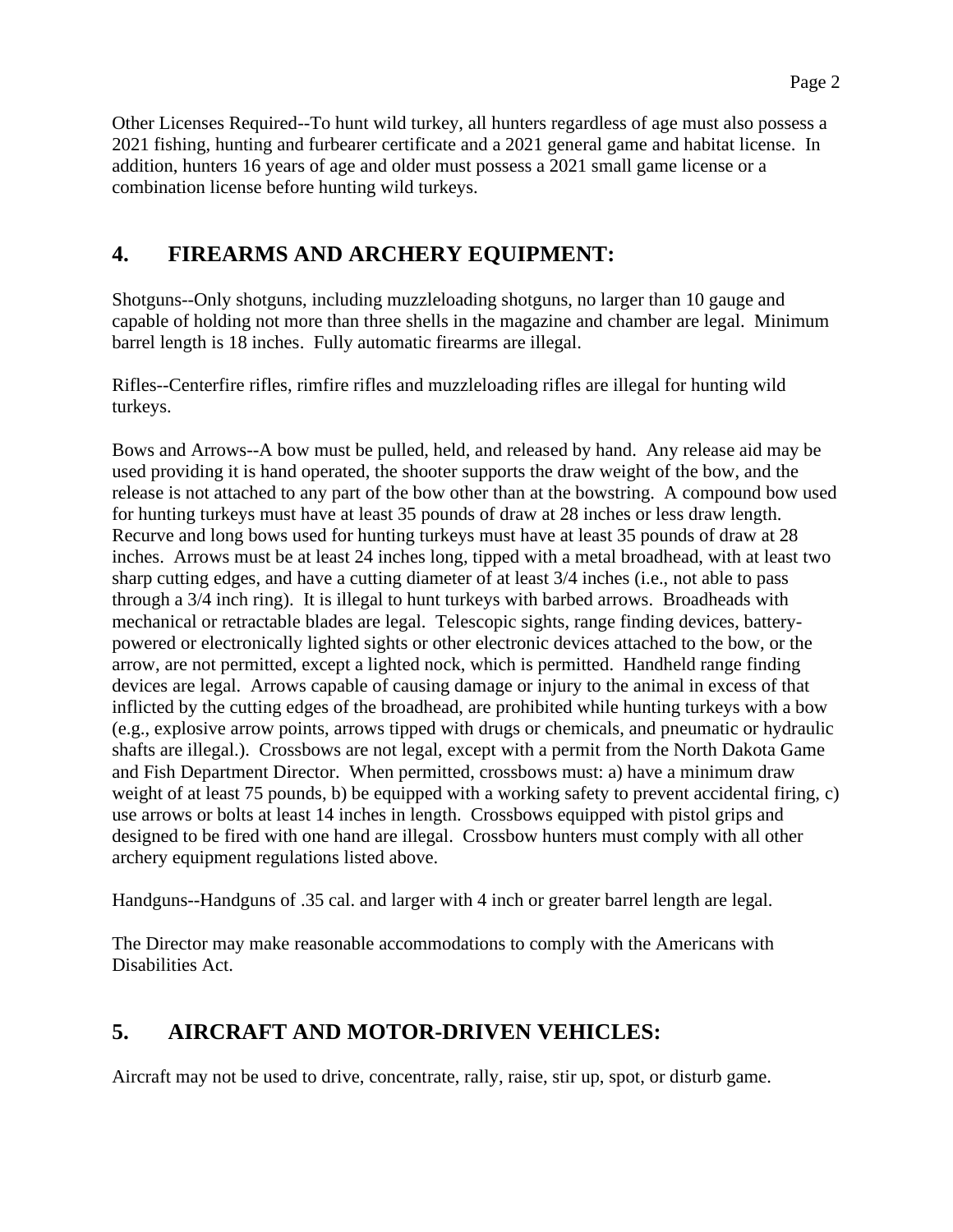It is illegal to shoot with bow and arrow or firearm while in or on a motor-driven vehicle.

Unless otherwise authorized under N.D.C.C., it is illegal to carry a firearm in or on a motordriven vehicle with a shell in the chamber. The entire cylinder of a revolver is considered the chamber, requiring the revolver to be completely unloaded. It is illegal to carry any muzzleloading long gun or muzzleloading pistol in or on a motor-driven vehicle with a percussion cap or primer on the nipple or powder in the flash pan.

A landowner or lessee who actively farms or ranches land and persons having written permission from a landowner or lessee who actively farms or ranches that land may use a motor-driven vehicle on that land other than on an established road or trail to hunt turkeys.

The use of all motor-driven vehicles on wildlife management areas is restricted to those constructed roads, well worn trails, and parking areas normally used by passenger cars.

No person may use motor-driven vehicles on North Dakota Game and Fish Department's Conservation PLOTS (**P**rivate **L**and **O**pen **T**o **S**portsmen) property without permission from the landowner. These areas have been entrusted to the public for walking access through written agreements by private landowners. The boundaries of these properties are described in the North Dakota Game and Fish Department's annual Conservation PLOTS Guide and on-site by large yellow triangular signs.

#### **6. BAG LIMIT:**

Each license holder may take and possess one bearded or male wild turkey per license.

#### **7. TAGGING REQUIREMENTS:**

Immediately after the turkey has been killed, the hunter must indicate the date of kill by cutting out the appropriate month and day from the tag provided with the license and attach it around the leg of the turkey in an exact manner as illustrated on the license document, to prevent its removal. In no case is it legal to possess or transport a turkey unless it is properly tagged. No person may reuse or attempt to reuse any tag issued. The meat tag must remain with the edible flesh during any transportation and until it is processed and packaged as food.

#### **8. TRANSPORTATION:**

License holders must accompany their wild turkey during transportation, except that it may be shipped by licensed public carrier in receipt of proper bill of lading.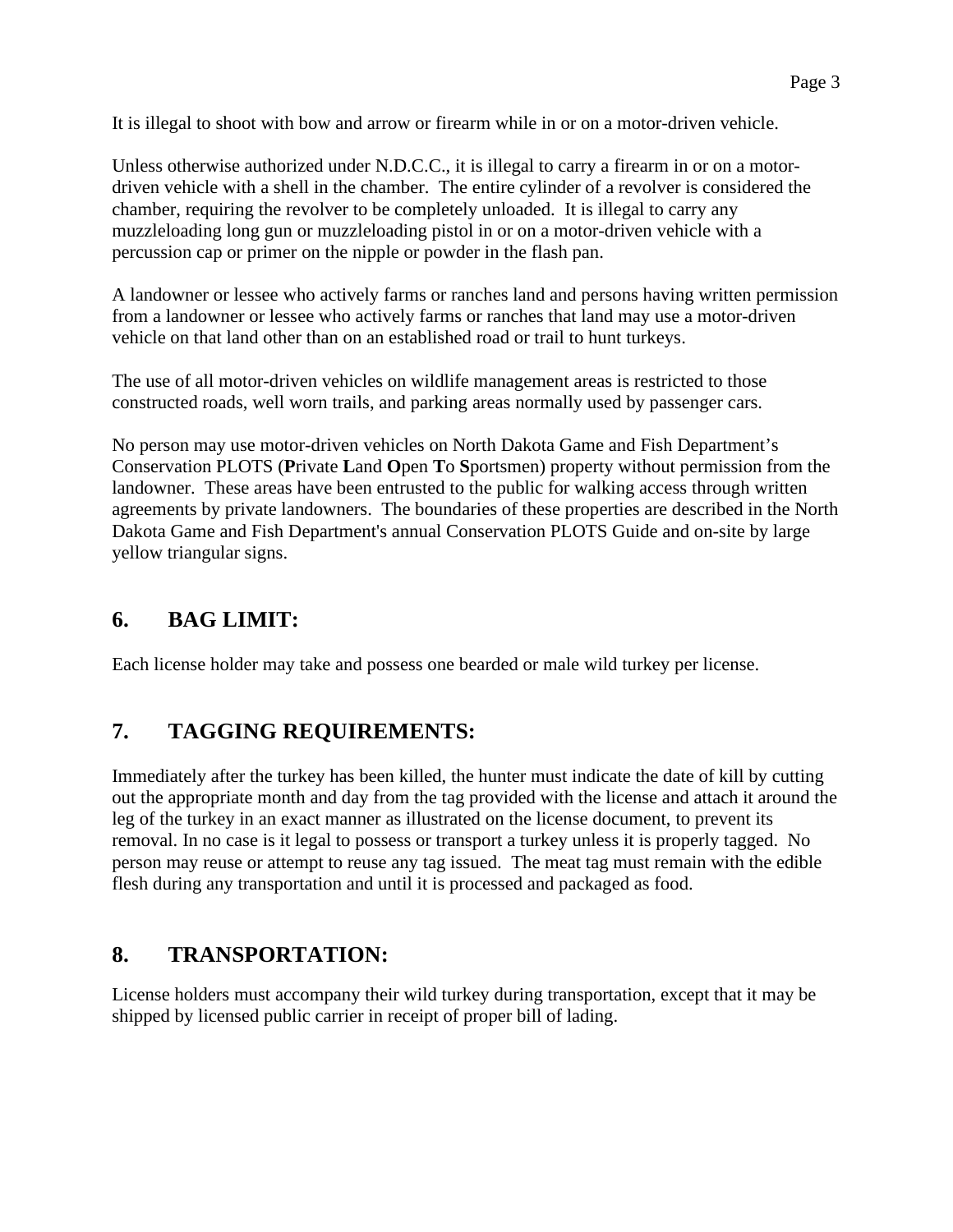#### **9. AREAS CLOSED TO HUNTING:**

Wildlife management areas and refuges so posted, sanctuaries, federal military installations, national parks, and historic sites are closed to the hunting of wild turkeys.

**Exception:** Certain National Wildlife Refuges may be open to turkey hunting during the Spring Turkey season. Contact refuge headquarters for details.

It is illegal to hunt in unharvested crops without the owner's consent. Crops also include alfalfa, clover, and other grasses grown for seed.

| <b>UNIT</b> | AVAILABLE | UNIT                | AVAILABLE |
|-------------|-----------|---------------------|-----------|
| 02          | 275       | 40                  | 50        |
| 03          | 100       | 44                  | 150       |
| 04          | 125       | 45                  | 150       |
| 06          | 40        | 47                  | 40        |
| 13          | 650       | 50                  | 400       |
| 17          | 300       | 51                  | 400       |
| 19          | 350       | 53                  | 100       |
| 21          | Closed    | 98                  | 500       |
| 25          | 850       | 99                  | 250       |
| 27          | 700       | <b>OAF</b> Licenses | 4         |
| 30          | 775       | <b>NWTF Raffle</b>  | 3         |
| 31          | 150       | <b>TOTAL</b>        | 7,012     |
| 37          | 650       |                     |           |

#### **10. LICENSES AVAILABLE BY UNIT:**

## **11. HUNTING UNIT DESCRIPTIONS:**

Unit 02-- Barnes County, Cass County, Griggs County, Steele County and Traill County.

Unit 03--Benson County, Pierce County east of ND Highway 3 and south of ND Highway 17, and Ramsey County. **NOTE!** In addition to a Unit 03 spring wild turkey license, a special permit is required to hunt in Graham's Island State Park. Special restrictions will be required when hunting in Graham's Island State Park. Contact the park office for additional information and for obtaining these free permits (701) 766-4015.

Unit 04--Those portions of Billings and Golden Valley counties south of Interstate 94.

Unit 06--Bowman County.

Unit 13--Dunn County.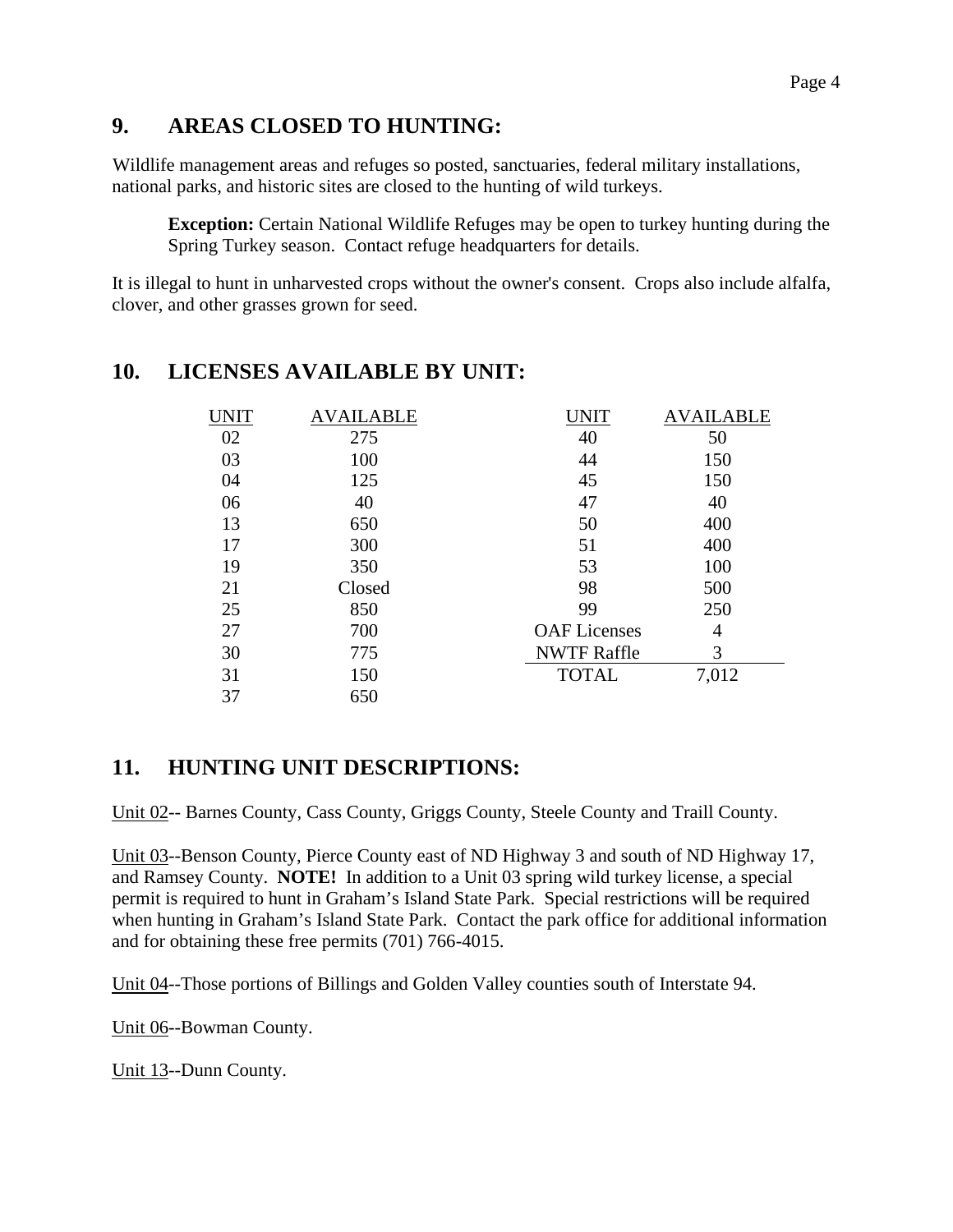Unit 17--Those portions of Billings and Golden Valley counties north of Interstate 94.

Unit 19--Grant County, Sioux County, and that part of Morton County south of Interstate 94 that lies west of Morton County Road No. 86 (the Almont to Carson road) and that part of Morton County north of Interstate 94 that lies west of ND Highway 31.

Unit 21--Hettinger County and Adams County. **Closed for Spring 2021.**

Unit 25--McHenry County and that part of Pierce County west of ND Highway 3 and that part of Ward County that lies east of U.S. Highway 83.

Unit 27--McKenzie County.

Unit 30--Morton County except for that part of Morton County south of Interstate 94 that lies west of Morton County Road No. 86 (the Almont to Carson road) and except that part of Morton County north of Interstate 94 that lies west of ND Highway 31.

Unit 31-- Mountrail County.

Unit 37--Dickey County, LaMoure County, Logan County, McIntosh County, Ransom County, Richland County and Sargent County.

Unit 40--Rolette County, and those portions of Bottineau and Renville counties east of U.S. Highway 83 and that portion of Pierce County north of ND Highway 17.

Unit 44--Slope County.

Unit 45--Stark County.

Unit 47--Eddy County, Foster County, Kidder County, Sheridan County, Stutsman County and Wells County.

Unit 50--Cavalier County, Grand Forks County, Nelson County, Pembina County, Towner County and Walsh County.

Unit 51--Burke County, all of Renville County (except that portion east of U.S. Highway 83), that part of Bottineau County west of U.S. Highway 83, and that part of Ward County that lies west of U.S. Highway 83.

Unit 53--Williams County and Divide County.

Unit 98--Burleigh County, Emmons County and McLean County.

Unit 99--Mercer County and Oliver County.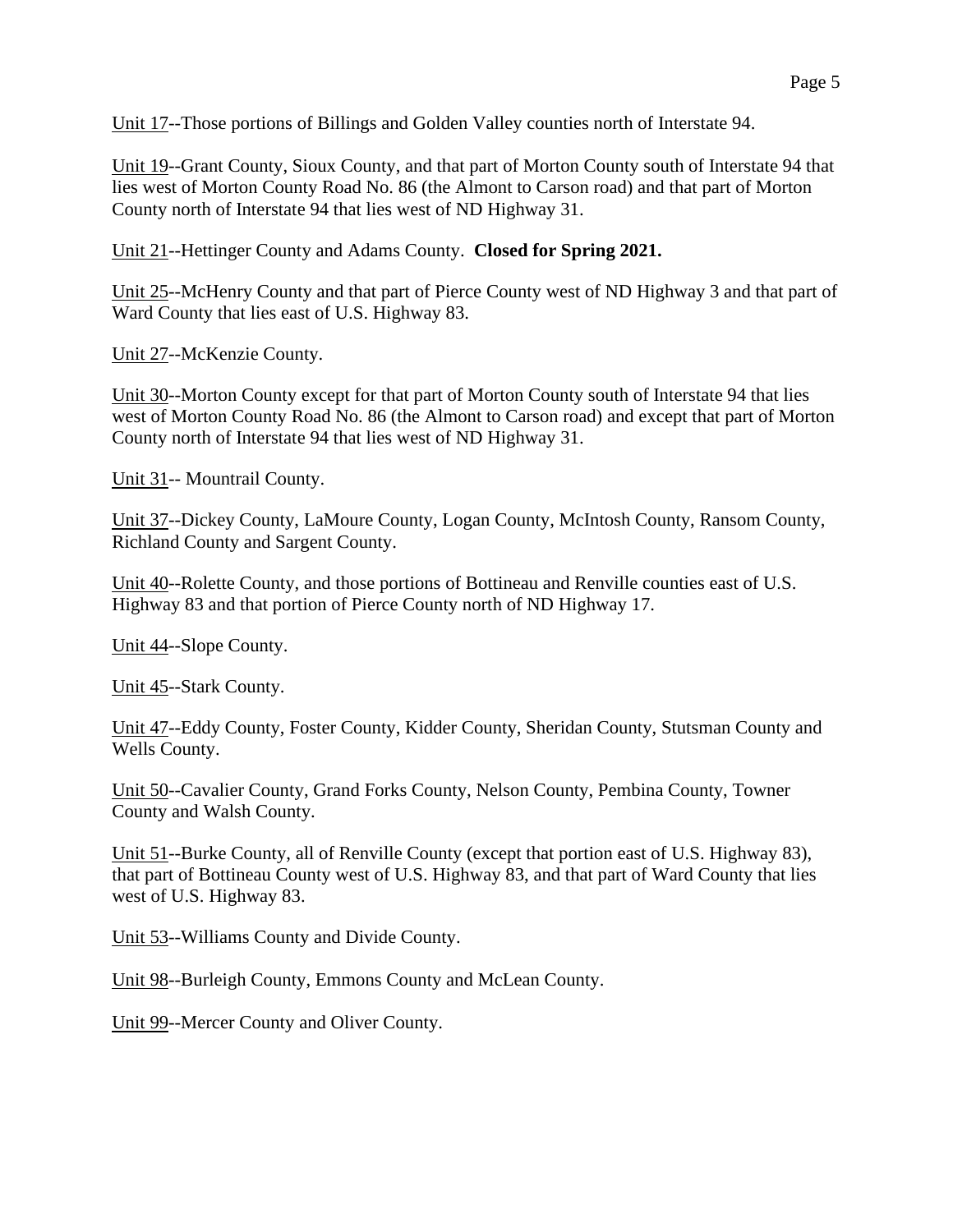## **12. NATIONAL WILD TURKEY FEDERATION:**

The 2021 Spring Wild Turkey Proclamation provides the National Wild Turkey Federation with three turkey licenses, valid in any open unit, for the 2021 spring season. These licenses are to be raffled or auctioned as per legislation (N.D.C.C. 20.1-05.1-01(2)). The raffle or auction license proceeds are to be used for wild turkey conservation in North Dakota.

## **13. OUTDOOR ADVENTURE FOUNDATION:**

The 2021 Spring Wild Turkey Proclamation provides the Outdoor Adventure Foundation with four turkey licenses, valid in any open unit, for the 2021 spring season. In accordance with N.D.C.C. 20.1-04-07.1, these four licenses shall be issued to a qualifying youth who has cancer or a life-threatening illness.

## **14. WANTON WASTE OF A WILD TURKEY:**

No person shall kill, cripple, waste, destroy, spoil, or abandon the edible flesh of any wild turkey without making a reasonable effort to retrieve the bird, and retain it in his/her actual custody, at the place where taken and between that place and either (a) his/her personal permanent residence, (b) taxidermist or (c) a common carrier. Edible flesh means the breast meat of any wild turkey.

#### **15. VIOLATIONS AND PENALTIES:**

The following violations are noncriminal and have the listed penalties:

- \* Hunting before or after legal hours (Section 1) up to 30 minutes--penalty--\$100. In excess of 30 minutes--Class B Misdemeanor.
- \* A person afield legally hunting with a firearm in or on a vehicle with a cartridge in the chamber (Section 5)--penalty--\$25.
- \* Use of motor-driven vehicle in a restricted area (Section 5)--penalty--\$50.
- \* Failure to accompany one's own game during transportation or transporting another's game (Section 8)--penalty--\$50.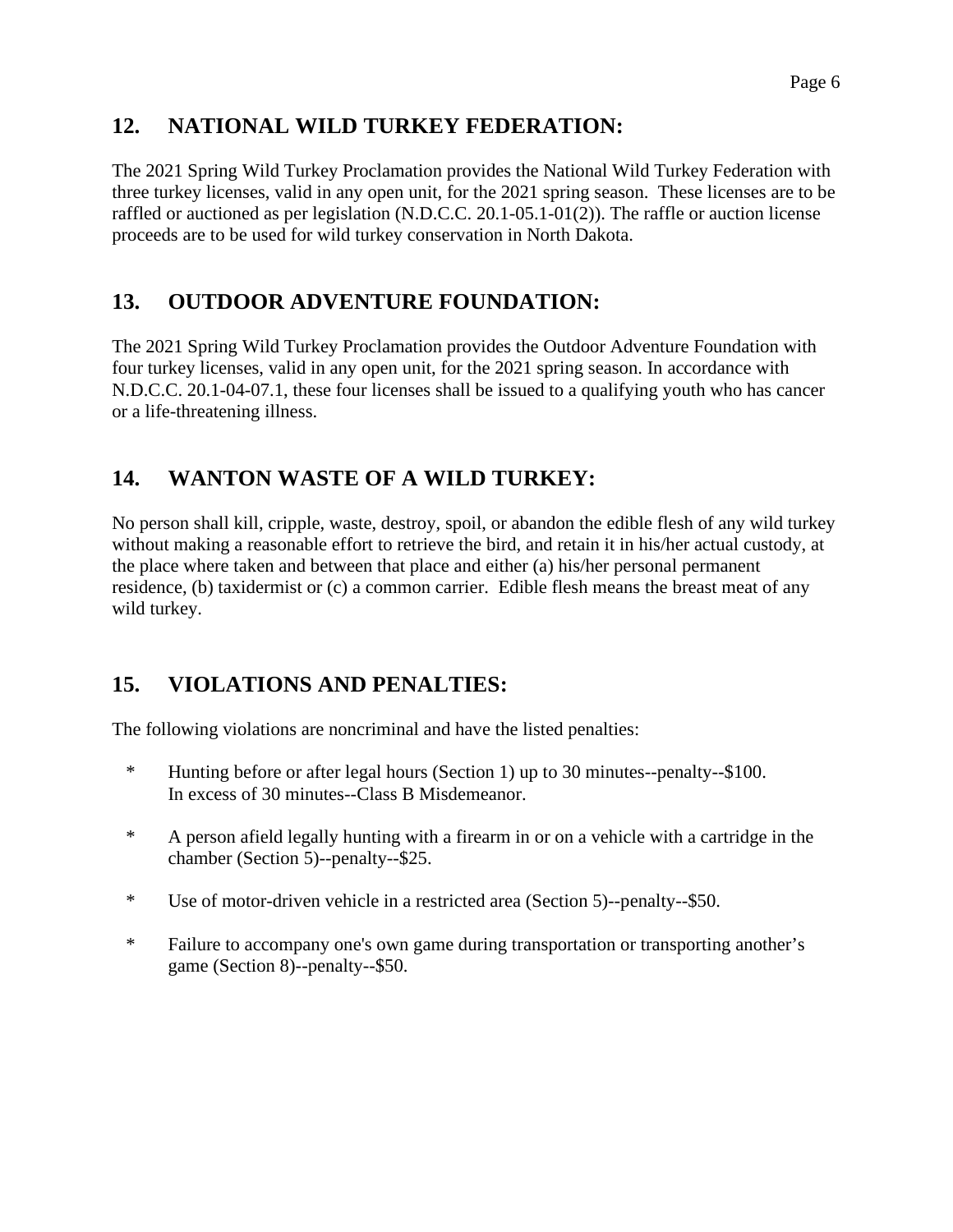$\bullet$ 

**GIVEN UNDER MY HAND** and the Great Seal of the State of North Dakota this  $\frac{\sqrt{77\lambda}}{\sqrt{77}}$ day of January, 2021.

Doug Burgum Governor

Attest: Secretary of State

Deputy